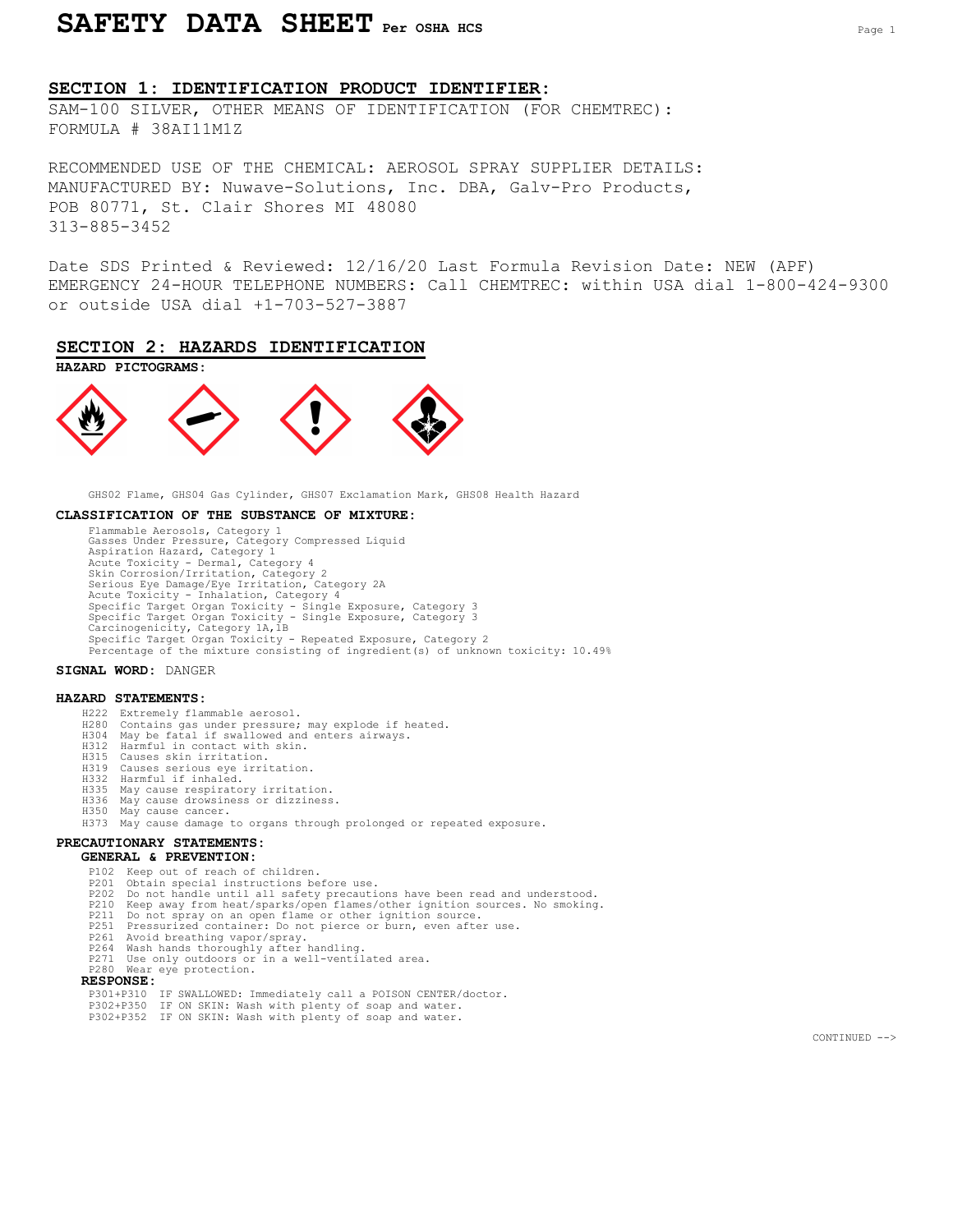# SAFETY DATA SHEET Per OSHA HCS

### PRODUCT IDENTIFIER:

SAM-100

SILVER ALUMINUM

----------------------------------------------------------------------------------------------- P304+P340 IF INHALED: Remove victim to fresh air and keep comfortable for breathing. P305+P351+P338 IF IN EYES: Rinse cautiously with water for several minutes. Remove contact lenses if present and easy to do P312 Call a POISON CENTER/doctor if you feel unwell.

P331 Do NOT induce vomiting. P337+P313 If eye irritation persists: Get medical advice/attention.

#### STORAGE:

P403+P233 Store in a well-ventilated place. Keep container tightly closed when not in use.<br>P410+P403 Protect from sunlight. Store in a well-ventilated place.<br>P410+P412 Protect from sunlight. Do not expose to temperature

DISPOSAL:

P501 Dispose of contents/container in accordance with local/regional/national regulations.

## SECTION 3: COMPOSITION/INFORMATION ON INGREDIENTS

| #  | COMPONENT                   | CAS#            | $\approx$<br>by WT. |
|----|-----------------------------|-----------------|---------------------|
|    |                             |                 |                     |
|    | ACETONE                     | $67 - 64 - 1$   | $30 - 36$           |
| 2  | <b>XYLENE</b>               | $1330 - 20 - 7$ | $15 - 21$           |
| 3  | <b>PROPANE</b>              | $74 - 98 - 6$   | $15 - 21$           |
| 4  | N-BUTANE                    | $106 - 97 - 8$  | $8 - 10$            |
| 5  | N-BUTYL ACETATE             | $123 - 86 - 4$  | $5 - 8$             |
| 6  | *ETHYLBENZENE               | $100 - 41 - 4$  | $3 - 5$             |
| 7  | ETHYL ACETATE               | $141 - 78 - 6$  | $3 - 5$             |
| 8  | PM ACETATE                  | $108 - 65 - 6$  | $1 - 3$             |
| 9  | ALUMINUM FLAKE              | $7429 - 90 - 5$ | $1 - 3$             |
| 10 | PETROLEUM SOLVENT           | 64742-47-8      | $0.1 - 1$           |
| 11 | TALC                        | 14807-96-6      | $0.1 - 1$           |
| 12 | SOLVENT NAPHTHA             | 64742-95-6      | $0.1 - 1$           |
| 13 | ALIPHATIC PETROLEUM NAPHTHA | 64742-48-9      | $0.1 - 1$           |

## SECTION 4: FIRST AID MEASURES

Inhalation: If inhaled: Move person to fresh air and keep in comfortable position for breathing.

If breathing difficulty persists: Get medical advice/attention.

Skin Contact: If on skin: Wash with plenty of soap and water. Remove contaminated clothing and wash before reuse. If skin irritation persists: Get medical advice/attention.<br> **Eve Contact:** If in eves: Rinse cautiously with water for several

Eye Contact: If in eyes: Rinse cautiously with water for several minutes. Remove contact lenses, if present and easy to do. Continue rinsing. If eye irritation persists: Get medical advice/attention.

Ingestion: If swallowed: Immediately call a poison center/doctor. Do NOT induce vomiting unless directed to do so by medical personnel.

MOST IMPORTANT SYMPTOMS AND EFFECTS, BOTH ACUTE AND DELAYED:

See Section 11: Toxicological Information and effect

INDICATION OF ANY IMMEDIATE MEDICAL ATTENTION AND SPECIAL TREATMENT REQUIRED: Treat symptomatically.

#### SECTION 5: FIRE-FIGHTING MEASURES

Suitable Extinguishing Media: CO2 (Carbon Dioxide), dry chemical, or water fog.

Unsuitable Extinguishing Media: Water spray may be unsuitable. However if water is used fog nozzles are preferable.<br>Water may be used to cool closed containers to prevent pressure build-up and explosion when exposed to ext Specific Hazards Arising From the Chemical: Closed containers exposed to heat from fire may build pressure and

explode. Products of combustion may include but are not limited to: oxides of carbon.<br>Special Protective Equipment and Precautions for Fire-Fighters: Full protective equipment including self-contained breathing apparatus should be used

## SECTION 6: ACCIDENTAL RELEASE MEASURES

Personal Precautions: Use personal protection recommended in Section 8.<br>Environmental Precautions: Prevent contamination of soil/ground, waterways, drains, and sewers. Methods of Containment: Absorb spilled liquid in suitable material. Methods for Clean-Up: Use spark-proof tools to sweep or scrape up, containerize, and dispose of properly. Other Information: Ensure adequate ventilation.

## SECTION 7: HANDLING AND STORAGE

#### Precautions for Safe Handling:

Vapors may ignite explosively. Prevent buildup of vapors. Keep from sparks, heat, flame or other heat sources.<br>Do not smoke. Turn off pilot lights, heaters, electric motors and other sources of ignition during use and<br>unti Conditions for Safe Storage, Including Any Incompatibilities:

Store in dry, well-ventilated area and in accordance with federal, state, and local regulations. Do not expose to heat or store at temperatures above 50 degrees C / 122 degrees F. If storing in cold temperatures, allow product to warm to room temperature before use. Keep container tightly closed and away from heat and sunlight when not in use.

## SECTION 8: EXPOSURE CONTROLS/PERSONAL PROTECTION

CONTROL PARAMETERS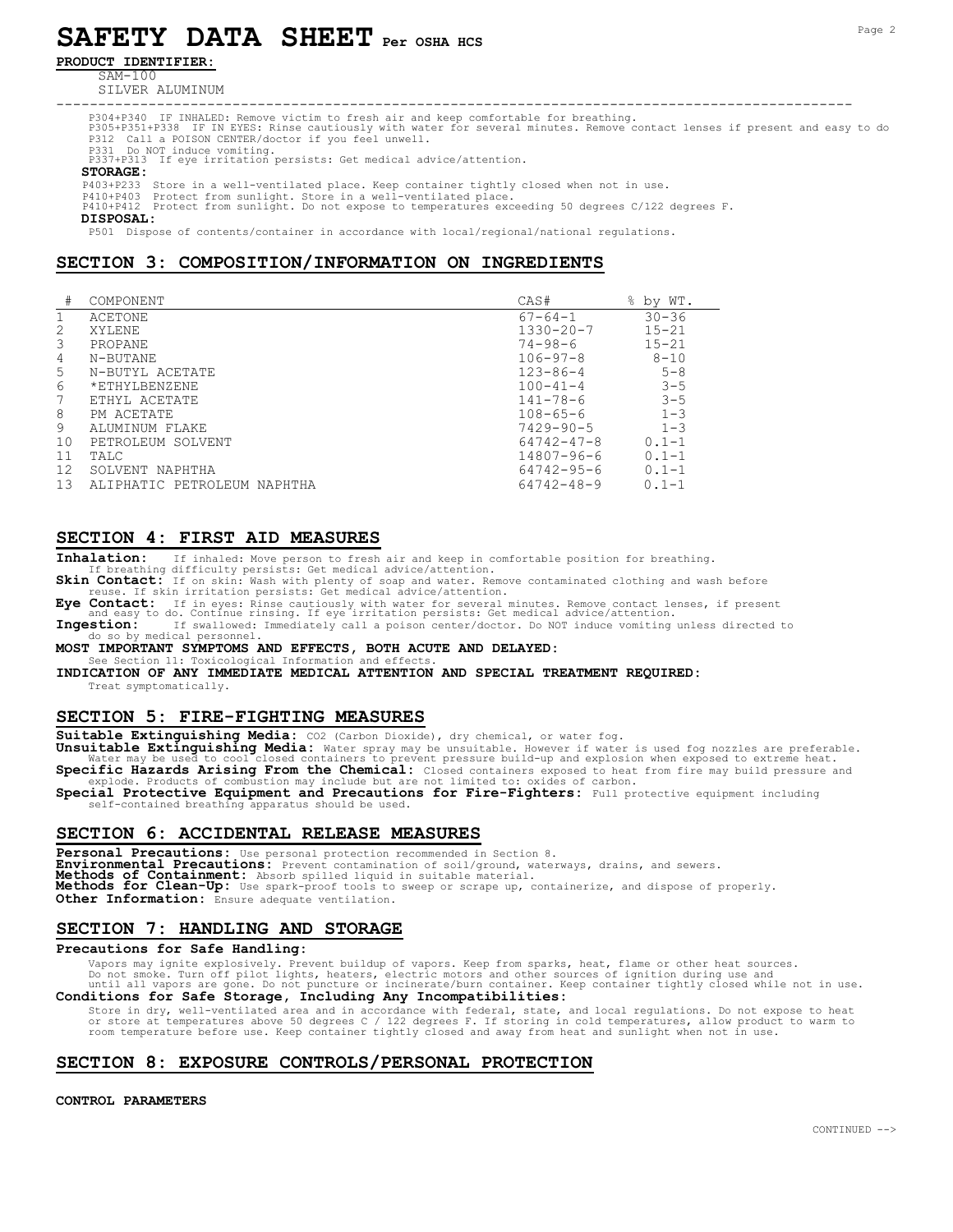# SAFETY DATA SHEET Per OSHA HCS

## PRODUCT IDENTIFIER:

SAM-100

SILVER ALUMINUM

| ) IVI ′ | ___ | ⊥ 7 7 ⊥ ⊥<br>____ | <b>TTTAT</b> |
|---------|-----|-------------------|--------------|

| 1 ACETONE                      | 750 ppm   | 500 ppm                    | 1000 ppm            |
|--------------------------------|-----------|----------------------------|---------------------|
| 2 XYLENE                       | $150$ ppm | $100$ ppm                  | $100$ ppm           |
| 3 PROPANE                      | 1800 ppm  | 2500 ppm                   | 1000 ppm            |
| 4 N-BUTANE                     | N/E       | 800 ppm                    | 800 ppm             |
| 5 N-BUTYL ACETATE              | $200$ ppm | $150$ ppm                  | $150$ ppm           |
| 6 *ETHYLBENZENE                | $125$ ppm | $100$ ppm                  | $100$ ppm           |
| 7 ETHYL ACETATE                | N/E       | $400$ ppm                  | $400$ ppm           |
| 8 PM ACETATE                   | N/E       | N/E                        | N/E                 |
| 9 ALUMINUM FLAKE               | N/E       | $10 \text{ mg}/\text{m}$ 3 | $15 \text{ mg/m}$ 3 |
| 10 PETROLEUM SOLVENT           | N/E       | N/E                        | $400$ ppm           |
| 11 TALC                        | N/E       | 2 $mq/m3$                  | 2 $mq/m3$           |
| 12 SOLVENT NAPHTHA             | N/E       | $100$ ppm                  | $100$ ppm           |
| 13 ALIPHATIC PETROLEUM NAPHTHA | N/E       | 100 ppm                    | 500 ppm             |
|                                |           |                            |                     |

APPROPRIATE ENGINEERING CONTROLS: Provide adequate ventilation to keep air contamination below OSHA

permissible exposure limits and ACGIH TLV exposure levels.<br>**EYE/FACE PROTECTION:** Wear safety glasses with side shields. Have eye wash facilities immediately available.<br>**SKIN PROTECTION:** Wear chemical resistant gloves(neo

RESPIRATORY PROTECTION: Use NIOSH-approved air-purifying respirator with organic cartridge or canister if exposure<br>cannot be controlled within applicable limits with ventilation.

## SECTION 9: PHYSICAL AND CHEMICAL PROPERTIES

PHYSICAL STATE: Aerosol - Pressurized Liquid COLOR: See product identification **ODOR:** Solvent Odor<br> **CDOR THRESHOLD:** No data avai No data available pH:<br>
FREEZING POINT: Not Established ( FREEZING POINT: Not Established (mixture)<br>
BOILING POINT: Not Applicable (pressuriz Not Applicable (pressurized mixture) FLASH POINT: less than -18 degrees C (less than -0.4 degrees F), c.c.<br>EVAPORATION RATE: Faster than ether Faster than ether UPPER FLAMMABILITY LIMIT: Not Established (mixture)<br>LOWER FLAMMABILITY LIMIT: Not Established (mixture) LOWER FLAMMABILITY LIMIT:<br>VAPOR PRESSURE: Not Established (pressurized mixture) SPECIFIC GRAVITY: 0.759<br>
SOLUBILITY (WATER): Negligible SOLUBILITY (WATER): Neglight Neglight (WATER)<br>VOC PERCENT BY WEIGHT: 57.9 VOC PERCENT BY WEIGHT: 57.9<br>HAPS PERCENT BY WEIGHT: 22.5 **HAPS PERCENT BY WEIGHT: 22.5**<br>**MIR EPA NUMBER:** 1.911 MIR EPA NUMBER: MIR CA NUMBER: 1.92

#### SECTION 10: STABILITY AND REACTIVITY

CHEMICAL STABILITY: Stable under normal conditions.<br>POSSIBILITY OF HAZARDOUS REACTIONS: Will not occur.<br>CONDITIONS TO AVOID: Keep away from heat, sparks, and flames.<br>INCOMPATIBLE MATERIALS: Strong oxidizing agents. HAZARDOUS DECOMPOSITION PRODUCTS: by fire - Carbon Dioxide and Carbon Monoxide

#### SECTION 11: TOXICOLOGICAL INFORMATION

LIKELY ROUTES OF ENTRY: Skin contact, Inhalation, Eye contact, Ingestion SIGNS AND SYMPTOMS OF EXPOSURE:

Skin Contact: Signs/symptoms may include localized redness, itching, drying and cracking of skin.<br>Inhalation: Intentional concentration and inhalation may be harmful or fatal.

**Inhalation:** Intentional concentration and inhalation may be harmful or fatal.<br>**Eye Contact:** Signs/symptoms may include significant redness, swelling, pain, t Signs/symptoms may include significant redness, swelling, pain, tearing, cloudy appearance of the cornea, and impaired vision.

Ingestion: Signs/symptoms may include abdominal pain, stomach upset, nausea, vomiting and diarrhea.

TARGET ORGANS POTENTIALLY AFFECTED BY EXPOSURE:

Central nervous system, kidneys, lungs, liver, eyes, skin, brain, respiratory tract, urinary tract, reproductive system, cardiovascular system